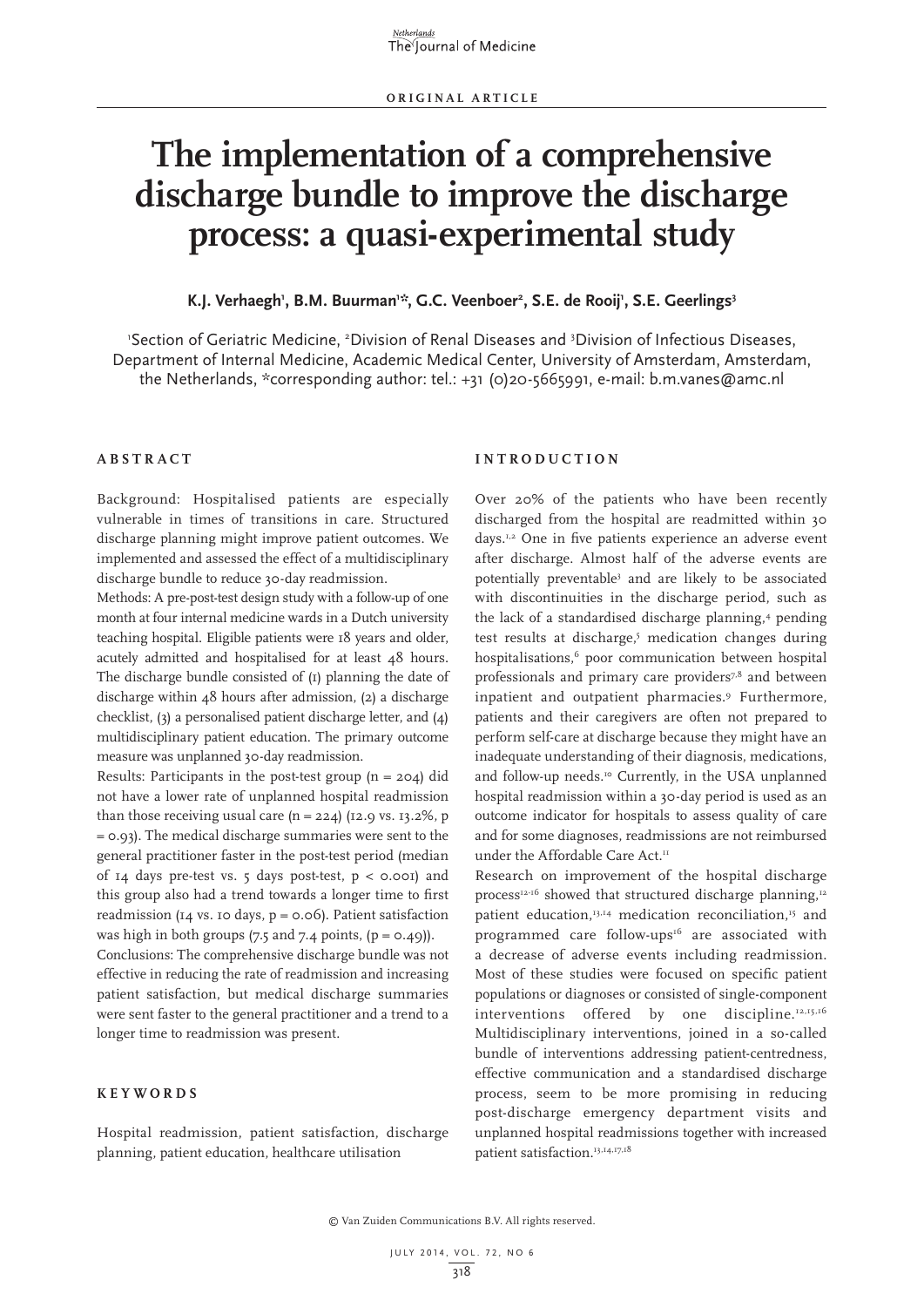The primary aim of this study in medical patients was to evaluate whether the implementation of a comprehensive discharge bundle was associated with a reduction of hospital readmission within 30 days of discharge. The secondary aim of our study was to evaluate the effect of the discharge bundle on duration of the readmission, time to readmission, length of stay, total number of general practitioner (GP) and emergency department visits, mortality, time until sending the medical discharge letter to the GP and patient satisfaction on the overall discharge process.

#### **METHODS**

# **Design and setting**

This pre-post-test design study was conducted between September 2010 and December 2012 at four general medicine wards in the Academic Medical Center (AMC) in Amsterdam, the Netherlands, as in a previous comparable project.19 The AMC is a 1024-bed university teaching hospital. The attending staff consisted of residents, registered nurses, and medical specialists. The study was subdivided into three time periods. The pre-test period ranged from September 2010 to March 2011, the intervention was implemented between April 2011 and January 2012, and the post-test period ranged from January 2012 to December 2012. After the post-test phase the discharge bundle was implemented on all wards throughout the whole hospital.

#### **Patients**

Eligible patients had to meet the following criteria: (1) 18 years or older, (2) acutely admitted at one of the four general medicine wards for more than 48 hours, (3) discharged home, (4) able to speak or understand Dutch, (5) have a working telephone, (6) showed no notification of cognitive impairment in the medical record, and (7) had an estimated life expectancy of more than three months. Written informed consent was obtained prior to enrolment. The study was approved by the Medical Ethics Committee of the Academic Medical Center, University of Amsterdam, the Netherlands.

## **Data collection procedure**

Data collection, performed by a trained research nurse, was equal in the pre-intervention and post-intervention period. The research nurse identified eligible patients daily before hospital discharge for the index admission and approached them in the hospital or by telephone within 48 hours of discharge to obtain informed consent. At discharge, a questionnaire was sent to their home address consisting of questions addressing (1) demographic variables, (2) patient satisfaction on the overall discharge

procedure, (3) communication of the date of discharge, (4) the personalised patient discharge letter and (5) topics that were included in the verbal patient education before discharge. Four weeks after discharge patients were contacted once again for a follow-up telephone survey to assess the patient's hospital readmission and healthcare utilisation over a four-week period after hospital discharge. Baseline data of participants, including length of index hospital stay, admission diagnoses and comorbidities, were obtained at the time of recruitment by review of the hospital medical electronic file and discharge summaries. We determined the number of hospital admissions and emergency department visits in the six months before index admission through medical record review (AMC hospital utilisation) and calculated the Charlson Comorbidity Index (CCI) score by using primary and secondary diagnoses recorded on the index admission discharge summary.<sup>20</sup>

The pre-test group received standard level of personal health information and communication during hospital stay and discharge. This included a protocolised telephone follow-up within 48 hours after discharge to address critical questions or health problems of the patient and sending a medical discharge letter to the GP.

#### **Construction of the discharge bundle**

The discharge bundle was constructed based on focus group meetings with professionals, patient satisfaction surveys, and literature.<sup>12-14,17,21,22</sup> The bundle consisted of four elements: (1) planning the date of discharge within 48 hours after admission, (2) a discharge checklist for residents and nurses, (3) a personalised patient discharge letter and (4) patient education.

Concerning the first element, in collaboration with a nurse, the medical resident had to plan and communicate the date of discharge within 48 hours after admission to the patient and his/her caregiver, which was reviewed on a daily basis. The second element was a discharge checklist for residents and nurses in order to provide a uniform and standardised discharge procedure, which was developed in collaboration with residents and medical specialists and nurses of all four medical wards. A clear distinction was made between tasks and responsibilities for either physicians or nurses. The checklist contained all the proceedings organised in time schedules from admission to hospital discharge, which had to be completed in the electronic patient medical record before hospital discharge and took the planned date of discharge as the starting point.

Patient education was improved in two ways. Patients and their caregivers received a personalised patient discharge letter at discharge, the third element of the discharge bundle, which was a plain language handover and consisted of personalised information about diagnosis, tests, results, diet, medication, daily activities, warning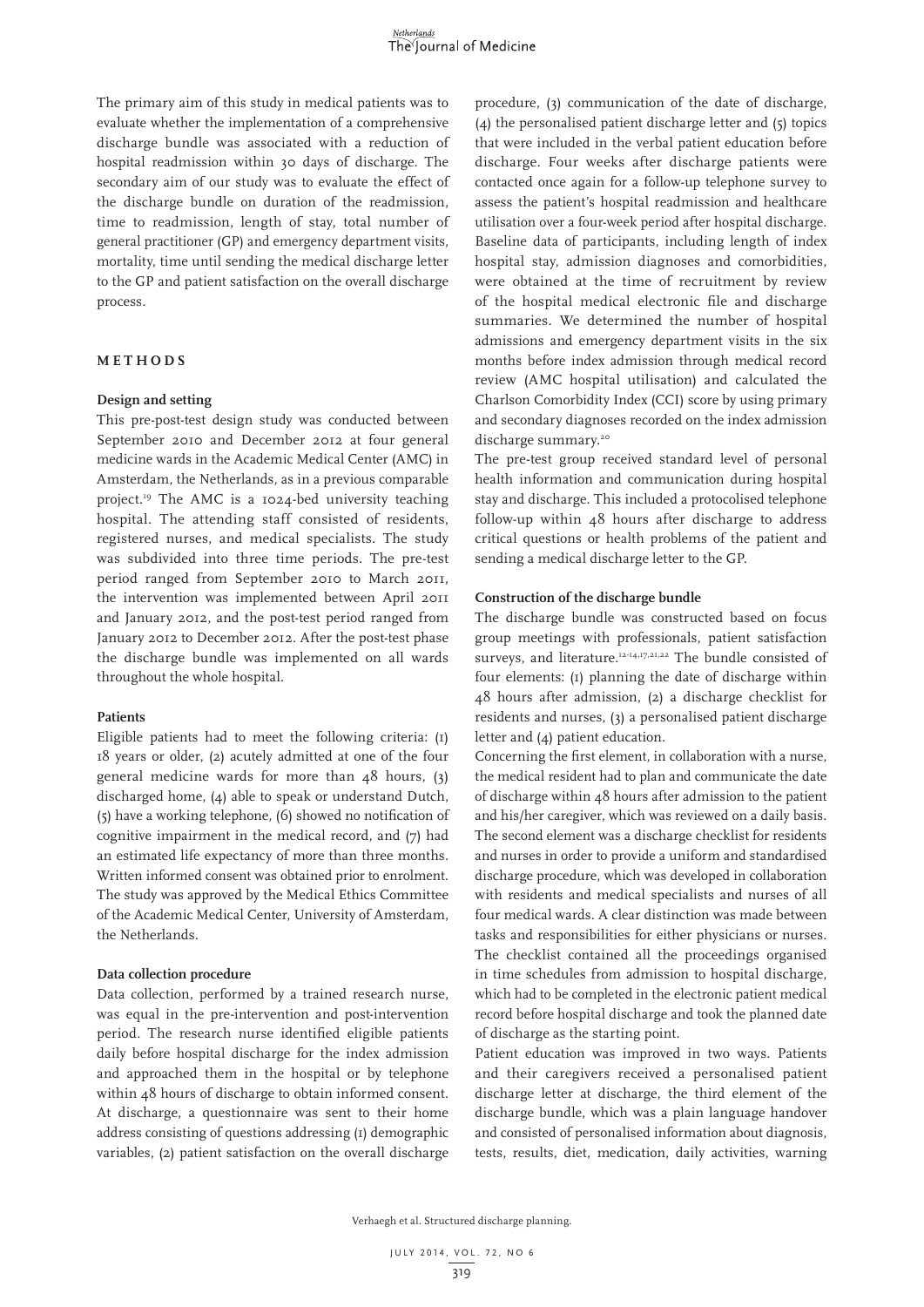signs, date of clinical follow-up, home-based care, and contact information. Residents and interns were trained monthly in the use of this discharge letter. As part of the intervention, the personalised patient discharge letter was built into the electronic patient medical record and could also be sent digitally to the GP at discharge.

The fourth element, verbal patient education about diagnosis and treatment during hospital stay, lifestyle advice, (changes in) medication and early warning signs after discharge took place by the resident and nurse as a team. Topics of education were derived from the personalised patient discharge letter and discharge checklist, as a combination of written and verbal information has been shown to be most effective in educating patients how to manage their care at home.<sup>23</sup> Medication reconciliation was performed when providing the personalised patient discharge letter and during patient education.

#### **Implementation strategies**

Several activities were planned to ensure thorough implementation.<sup>24</sup> Firstly, the medical and nursing staff were educated about all four elements of the discharge bundle by the project coordinator (KV). Secondly, focus group meetings were held on a monthly basis with the leadership team to evaluate the implementation process. The leadership team consisted of the project coordinator, the staff nurses and medical specialist, one senior level registered nurse and three residents. Furthermore, personal visits to residents and their supervisors took place every two months to explain the bundle. The final purpose was to create a combination of tailored change strategies to sustain involvement in the implementation of the interventions and provide optimal support for the other nurses and residents. Thirdly, the personalised patient discharge letter was developed in collaboration with the leadership team, and it was included in the education of all medical Masters students. The checklist and personalised patient discharge letter were made electronically available.

## **Outcomes and definitions of outcomes**

The primary endpoint was an unplanned hospital readmission within 30 days after discharge from the index hospitalisation. This was measured in two ways: (1) with data from the medical records and (2) with self-reports by the patients. Any emergency department visit in which a participant was subsequently hospitalised was counted as an unplanned readmission.

Secondary outcomes included length of initial hospital stay, time to readmission, number and duration of readmissions, total number of GP and emergency department visits, mortality, overall patient satisfaction of discharge process, and time until sending the medical discharge letter to the GP. Furthermore, patients reported on the topics that were covered during verbal patient education with closed and open questions using a standardised questionnaire. We assessed if participants who could not be reached by telephone were alive 30 days after hospital discharge through medical record review.

We conducted a structured process evaluation during the implementation of the discharge bundle with predefined process indicators<sup>25,26</sup> focused on the discharge process (e.g. number of patients in which the discharge checklist was completed and the personalised patient discharge letter and verbal patient education was provided). The results of these rates were discussed during the focus group meetings.

#### **Data analysis**

Descriptive statistics were obtained on the patient characteristics, differences between the pre- and post-test group were examined using Chi-square or Student t-tests. A two-sided p-value of < 0.05 was considered to be statistically significant. As we observed significant difference between the pre-test (control) and post-test (intervention) group at baseline, we adjusted the outcome analyses on unplanned 30-day readmission for important covariates. We performed a logistic regression analysis in which unplanned readmission (data from the medical records) served as dependent variable and the group allocation (pre-test or post-test) was the independent variable. Based on the literature,<sup>27,28</sup> the following variables as well as those which significantly differed between the two groups were treated as covariates: age, sex, ethnicity, living arrangements, discharge diagnosis, CCI score, total number of readmissions in the six months before the index admission, and length of stay. Because it is known from other studies that patients with a previous admission in the six months before the index admission are at increased risk for a readmission, we also performed a subgroup analysis on outcomes only including those high-risk patients. All analyses were conducted using SPSS 20 (IBM Corp. Released 2011. IBM SPSS Statistics for Windows, Version 20.0. Armonk, NY: IBM Corp.).

#### **RESULTS**

## **Patient characteristics**

During the study period, 2678 patients from the four medical wards were assessed for eligibility. As listed in *figure 1*, 61% did not meet the study criteria because they were not admitted more than 48 hours (28%), were not discharged home (15%), could not speak or understand Dutch (3%), had a notification of cognitive impairment in the medical record (5%), or did not have an estimated life expectancy of more than three months (10%). Ultimately, 428 patients (224 in the pre-test period and 204 in the post-test period) were included in our study of which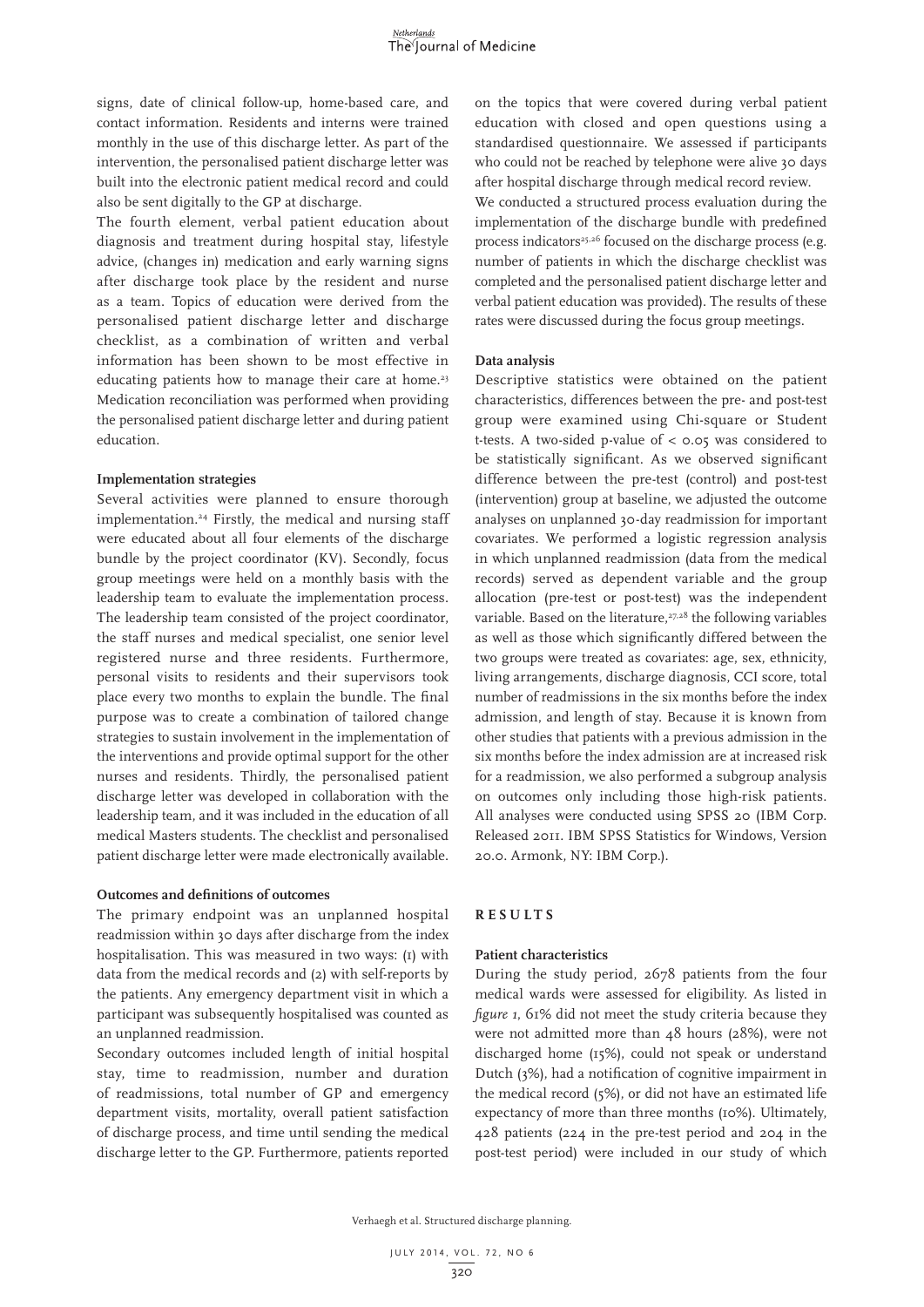30-day readmission data were complete for all 428 (100%) participants. *Table 1* compares the demographic and clinical characteristics of the study population. The preand post-test study groups showed significant differences in country of birth  $(p = 0.01)$ , education level  $(p = 0.02)$ , living arrangements ( $p = 0.04$ ), and discharge diagnosis ( $p \le 0.001$ ). No differences were present between the two groups on the number of hospital admissions in the preceding six months.

We had missing data on some outcomes; only 342 (80%) patients (161 pre-test and 181 post-test) provided data on GP and emergency department visits after 30 days and 237 (55%) patients (121 pre-test and 116 post-test) rated their satisfaction with the discharge procedure. No differences were present regarding age, sex, and comorbidity between the group with complete data, those



| Table I. Baseline characteristics of the study population                                                                                                                                                                                                                                                                                                                                                      |                   |                    |                         |  |  |
|----------------------------------------------------------------------------------------------------------------------------------------------------------------------------------------------------------------------------------------------------------------------------------------------------------------------------------------------------------------------------------------------------------------|-------------------|--------------------|-------------------------|--|--|
| Characteristics                                                                                                                                                                                                                                                                                                                                                                                                | Pre-test<br>n (%) | Post-test<br>n (%) | P<br>value <sup>1</sup> |  |  |
| Patients, n                                                                                                                                                                                                                                                                                                                                                                                                    | 224               | 204                |                         |  |  |
| Age, mean (SD), years                                                                                                                                                                                                                                                                                                                                                                                          | 55 (17)           | 58 (16)            | 0.20                    |  |  |
| Female, n (%)                                                                                                                                                                                                                                                                                                                                                                                                  | IOI(45)           | 95 (47)            | 0.77                    |  |  |
| Country of birth                                                                                                                                                                                                                                                                                                                                                                                               |                   |                    | 0.01                    |  |  |
| - The Netherlands                                                                                                                                                                                                                                                                                                                                                                                              | 136 (85)          | 123 (70)           |                         |  |  |
| - Other                                                                                                                                                                                                                                                                                                                                                                                                        | 25(15)            | 54 (30)            |                         |  |  |
| Education level, n (%)                                                                                                                                                                                                                                                                                                                                                                                         |                   |                    | 0.02                    |  |  |
| - Less than 6 classes of primary<br>school                                                                                                                                                                                                                                                                                                                                                                     | I(I)              | 9(5)               |                         |  |  |
| - 6 primary school classes                                                                                                                                                                                                                                                                                                                                                                                     | 9(6)              | 17 (10)            |                         |  |  |
| - More than primary school/<br>primary school with uncom-<br>pleted further education                                                                                                                                                                                                                                                                                                                          | 5(3)              | 2(I)               |                         |  |  |
| - Practical training                                                                                                                                                                                                                                                                                                                                                                                           | 18(11)            | 23(13)             |                         |  |  |
| - Secondary vocational education                                                                                                                                                                                                                                                                                                                                                                               | 77 (48)           | 73 (42)            |                         |  |  |
| - Pre-university education                                                                                                                                                                                                                                                                                                                                                                                     | II(7)             | 23 (13)            |                         |  |  |
| - University/higher professional<br>education                                                                                                                                                                                                                                                                                                                                                                  | 39(24)            | 29 (17)            |                         |  |  |
| Social status, n (%)                                                                                                                                                                                                                                                                                                                                                                                           |                   |                    | 0.70                    |  |  |
| - Alone                                                                                                                                                                                                                                                                                                                                                                                                        | 4I(25)            | 55(31)             |                         |  |  |
| - Living with partner                                                                                                                                                                                                                                                                                                                                                                                          | 109 (67)          | 109 (62)           |                         |  |  |
| - Other                                                                                                                                                                                                                                                                                                                                                                                                        | 12(7)             | 13(7)              |                         |  |  |
| Living arrangement, n (%)                                                                                                                                                                                                                                                                                                                                                                                      |                   |                    | 0.04                    |  |  |
| - Independent                                                                                                                                                                                                                                                                                                                                                                                                  | 159 (98)          | 166 (94)           |                         |  |  |
| - Other                                                                                                                                                                                                                                                                                                                                                                                                        | 3(2)              | II (6)             |                         |  |  |
| Socio-economic status, mean<br>$(SD)^2$                                                                                                                                                                                                                                                                                                                                                                        | $-1995$<br>(1.24) | -.2208<br>(1.46)   | 0.87                    |  |  |
| Discharge diagnosis, n (%)                                                                                                                                                                                                                                                                                                                                                                                     |                   |                    | $\leq$ 0.00I            |  |  |
| - Internal medicine                                                                                                                                                                                                                                                                                                                                                                                            | 69 (31)           | 51 (26)            |                         |  |  |
| - Infectious disease                                                                                                                                                                                                                                                                                                                                                                                           | 32(14)            | 35(18)             |                         |  |  |
| - Rheumatology                                                                                                                                                                                                                                                                                                                                                                                                 | 16(7)             | 4(2)               |                         |  |  |
| - Disease of the digestive system                                                                                                                                                                                                                                                                                                                                                                              | 44 (20)           | 44 (23)            |                         |  |  |
| - Chronic kidney disease                                                                                                                                                                                                                                                                                                                                                                                       | 16(7)             | 56 (29)            |                         |  |  |
| - Malignancy                                                                                                                                                                                                                                                                                                                                                                                                   | 14(6)             | 5(3)               |                         |  |  |
| - Cardiovascular disease                                                                                                                                                                                                                                                                                                                                                                                       | 33(15)            | $\circ$ (o)        |                         |  |  |
| CCI score, mean (SD) <sup>3</sup>                                                                                                                                                                                                                                                                                                                                                                              | 1.77<br>(1.95)    | 1.75<br>(1.56)     | 0.9I                    |  |  |
| Readmitted $\leq$ 6 months before<br>initial hospitalisation, n (%)                                                                                                                                                                                                                                                                                                                                            | 66 (30)           | 64(31)             | 0.68                    |  |  |
| Length of index hospital stay,<br>median (range)                                                                                                                                                                                                                                                                                                                                                               | $6(2-75)$         | $7(2-46)$          | 0.04                    |  |  |
| Numbers in tables are $n$ (%) unless otherwise indicated. $SD = standard$<br>deviation. 'Significant at p < 0.05. <sup>2</sup> Socio-economic scores (SES) of<br>-I < indicating low SES, > -I and < I indicating medium SES, and I<br>> indicating high SES. 3Charlson Comorbidity Index (CCI) range of<br>scores 0-31, 0 indicating no comorbidities, and 31 indicating presence<br>of severe comorbidities. |                   |                    |                         |  |  |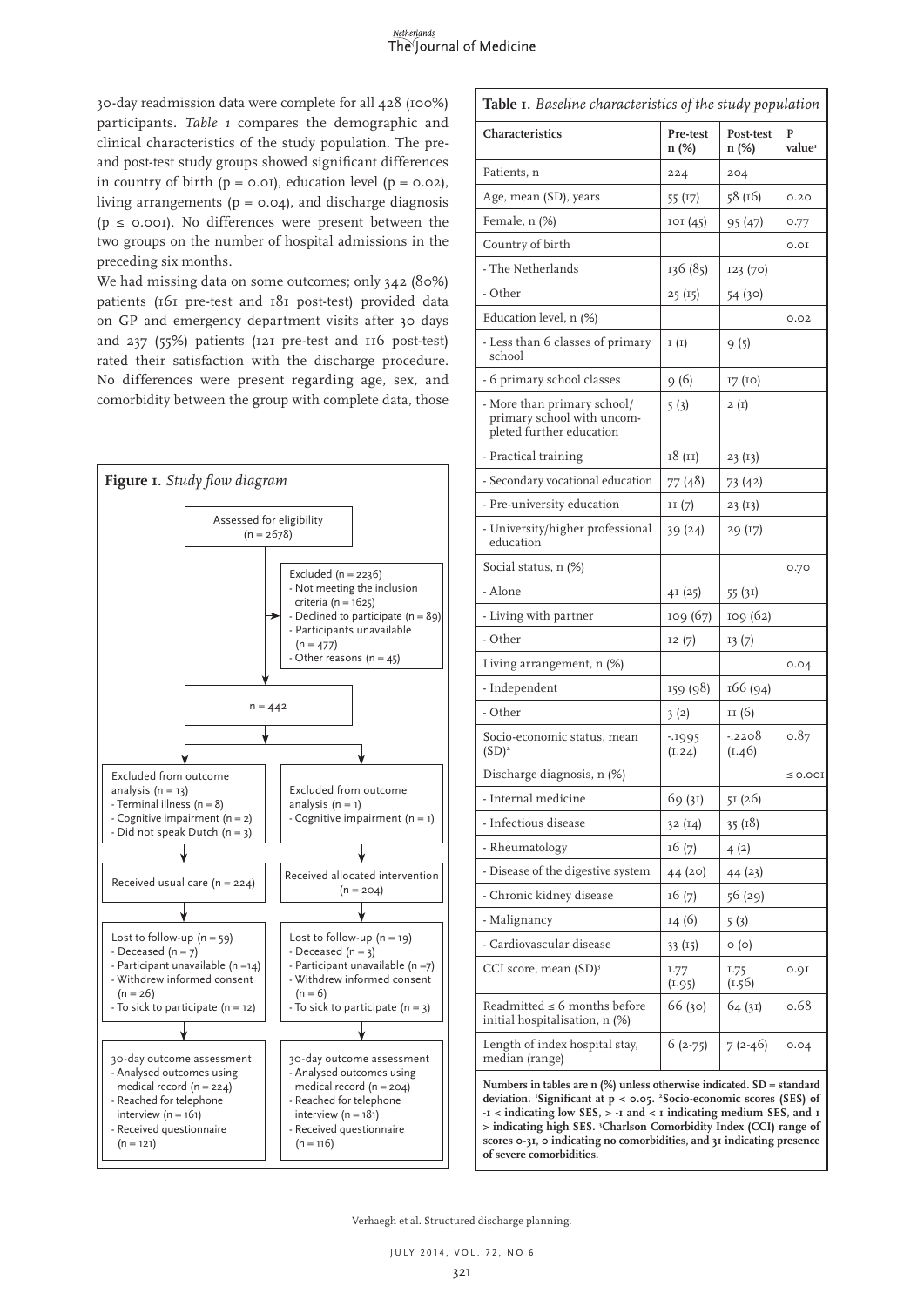without data on their healthcare utilisation and those without data on satisfaction with the discharge procedure between patients with complete and missing data on secondary outcomes.

# **Primary outcome after 30-days: readmission**

No differences were present between the pre-test and post-test group in unplanned readmission rates within 30 days after discharge (12.9 vs. 13.2%,  $p = 0.93$ ), as shown in *table 2*. Post-test patients had a trend toward a longer time to first readmission (10 vs. 14 days,  $p = 0.06$ ). Logistic regression analysis, adjusted for covariates, showed that the odds ratio for readmission did not decrease for the post-test group (OR 1.28; 95% confidence interval 0.63-2.62). The self-reported readmission rate of patients was higher, but these also included planned readmissions.

| Table 2. Healthcare utilisation and patient satisfaction<br>four weeks after hospital discharge                                                                                                                          |                     |                    |              |  |  |
|--------------------------------------------------------------------------------------------------------------------------------------------------------------------------------------------------------------------------|---------------------|--------------------|--------------|--|--|
| Characteristics                                                                                                                                                                                                          | Pre-test<br>$n$ (%) | Post-test<br>n (%) | P<br>value   |  |  |
| Patients, n                                                                                                                                                                                                              | 224                 | 204                |              |  |  |
| Length of index hospital stay                                                                                                                                                                                            |                     |                    |              |  |  |
| Length of index hospital stay,<br>median (range)                                                                                                                                                                         | $6(2-75)$           | $7(2-46)$          | 0.04         |  |  |
| Readmission                                                                                                                                                                                                              |                     |                    |              |  |  |
| Readmission within 30 days,<br>$%$ (n)                                                                                                                                                                                   | 12.9<br>(29)        | 13.2(27)           | 0.93         |  |  |
| Time to first readmission,<br>mean (SD)                                                                                                                                                                                  | IO.4<br>(7.1)       | 14.2<br>(7.9)      | 0.06         |  |  |
| Number of readmissions<br>within 30 days, mean (SD)                                                                                                                                                                      | 0.19<br>(0.59)      | 0.10<br>(0.57)     | 0.99         |  |  |
| Duration of first readmission,<br>median (range)                                                                                                                                                                         | $4(0-28)$           | $1(0-65)$          | 0.52         |  |  |
| Other healthcare utilisation                                                                                                                                                                                             |                     |                    |              |  |  |
| GP visits, % (n)                                                                                                                                                                                                         | 52.8 (85)           | 59.0<br>(102)      | 0.26         |  |  |
| ED visits, $% (n)$                                                                                                                                                                                                       | 24.9 (43)           | 2I.0(38)           | 0.39         |  |  |
| Mortality within 30 days                                                                                                                                                                                                 |                     |                    |              |  |  |
| Died, $%$ (n)                                                                                                                                                                                                            | 1.8(4)              | $\circ$ (o)        | 0.06         |  |  |
| Patient satisfaction with<br>discharge procedure                                                                                                                                                                         |                     |                    |              |  |  |
| Overall patient satisfaction,<br>mean (SD)                                                                                                                                                                               | 7.5(1.4)            | 7.4(1.5)           | 0.49         |  |  |
| Medical discharge letter in<br>days, median (range)                                                                                                                                                                      | 14<br>$(0 - 182)$   | (0.248)            | $<$ 0.00 $I$ |  |  |
| Numbers in tables are $n$ (%) unless otherwise indicated. $CI = \text{confi}$ -<br>dence interval; $SD = standard deviation$ ; $GP = general$ practitioner;<br>$ED = emergency department.$ 'Significant at $p < 0.05$ . |                     |                    |              |  |  |

**Secondary outcomes: healthcare utilisation, mortality and patient satisfaction**

More than half of all patients visited their GP and over 20% visited the emergency department in the post-discharge period, but no differences between the pre- and post-test groups were found (*table 2*). Mortality within 30 days after hospital discharge was only observed in the pre-test group and showed a trend towards significance compared with the post-test group  $(1.8 \text{ vs. } 0.0\%, p = 0.06)$ . Overall satisfaction of the discharge process was high in both groups (7.5 vs. 7.4 points,  $p = 0.49$ ). In the post-test period the medical discharge summaries were sent to the GP much faster than in the pre-test period (median of 5 days post-test vs. 14 days pre-test, p < 0.001).

In a subgroup analysis with patients hospitalised in the six months before study inclusion (index hospitalisation) we also found that the medical discharge letter was sent faster to the GP in the post-test group  $(I_4 \text{ vs. } 5 \text{ days}, p < 0.001)$ (*table 3*). Also in this high-risk group a trend to a decrease

**Table 3.** *Analysis in 'high-risk group': patients who were* 

| admitted to the hospital in the six months prior to the<br>index hospital stay                                     |                   |                    |                         |  |  |
|--------------------------------------------------------------------------------------------------------------------|-------------------|--------------------|-------------------------|--|--|
| Characteristics                                                                                                    | Pre-test<br>n (%) | Post-test<br>n (%) | P<br>value <sup>1</sup> |  |  |
| Patients, n                                                                                                        | 66                | 64                 |                         |  |  |
| Readmission                                                                                                        |                   |                    |                         |  |  |
| Readmission within 30 days,<br>$%$ (n)                                                                             | 18.2(12)          | 18.8(12)           | 0.93                    |  |  |
| Time to first readmission,<br>mean (SD)                                                                            | 8.5(6.0)          | 12.5<br>(8.3)      | 0.22                    |  |  |
| Number of readmissions<br>within 30 days, mean (SD)                                                                | 0.26<br>(0.62)    | 0.3I<br>(0.77)     | 0.66                    |  |  |
| Duration of first readmission,<br>median (range)                                                                   | $3(0-23)$         | $1(0-65)$          | 0.42                    |  |  |
| Other healthcare utilisation                                                                                       |                   |                    |                         |  |  |
| $GP$ visits, $% (n)$                                                                                               | 52.4<br>(22)      | 59.3(32)           | 0.50                    |  |  |
| Emergency department visits,<br>$%$ (n)                                                                            | 32.7(16)          | 25.9(15)           | 0.44                    |  |  |
| Mortality within 30 days                                                                                           |                   |                    |                         |  |  |
| Died, $%$ (n)                                                                                                      | 4.7(3)            | (0)                | 0.08                    |  |  |
| Patient satisfaction with<br>discharge procedure                                                                   |                   |                    |                         |  |  |
| Overall patient satisfaction,<br>mean (SD)                                                                         | 7.6 $(I.I)$       | 7.1 $(1.8)$        | O.I.O                   |  |  |
| Medical discharge letter in<br>days, median (range)                                                                | 14<br>$(0 - 182)$ | $5(0-78)$          | < 0.001                 |  |  |
| Numbers in tables are $n$ (%) unless otherwise indicated. SD =<br>standard deviation. 'Significant at $p < 0.05$ . |                   |                    |                         |  |  |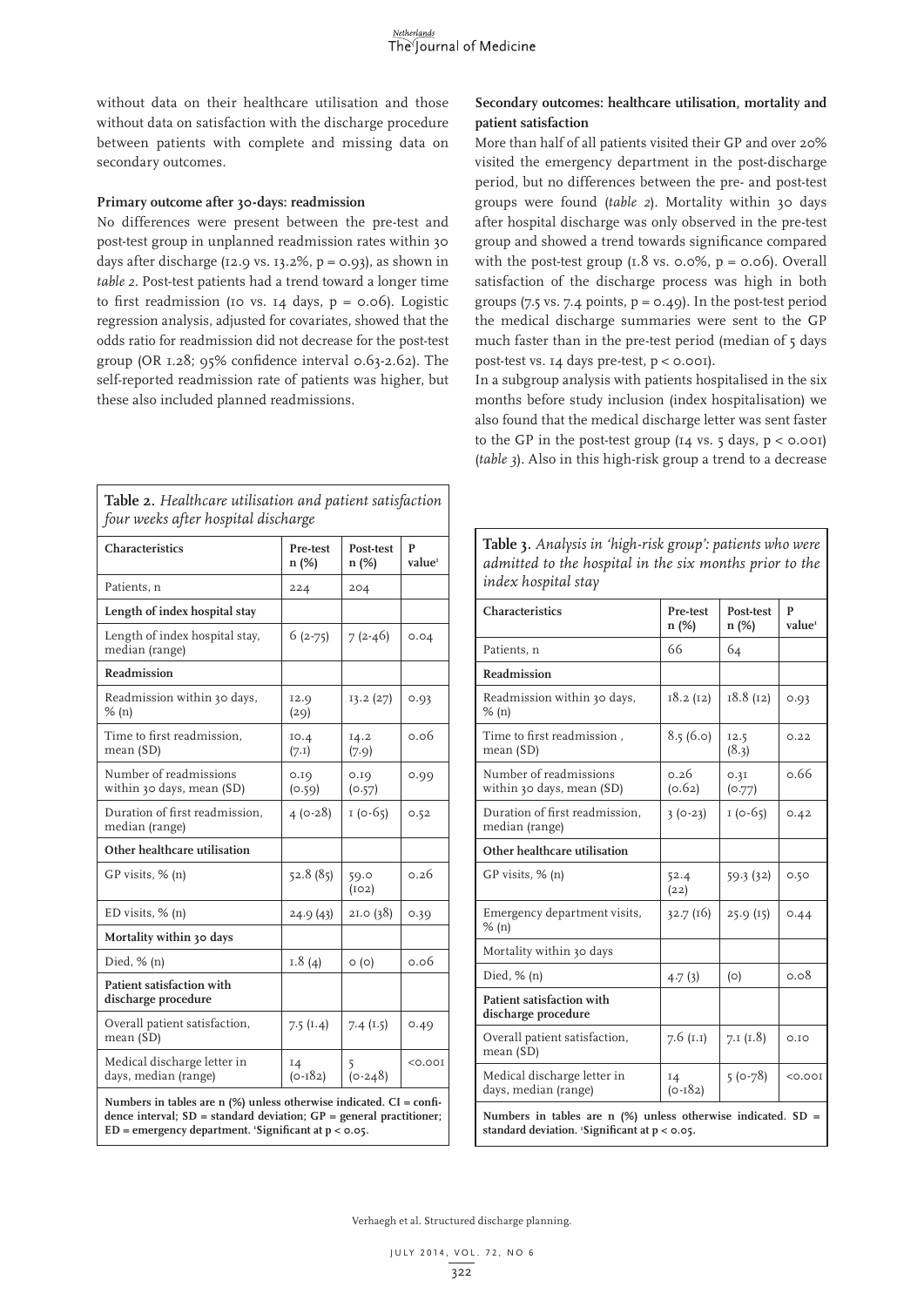in mortality within 30 days was seen after the intervention period  $(3 \text{ vs. } 0\%, \text{ p} = 0.08)$ .

# **Adherence to the discharge bundle**

Patients self-report on the number of topics that were covered during verbal patient education showed some improvements, but no significant differences were seen between the pre- and post-test groups, respectively: diagnosis (80 vs. 80%,  $p = 0.91$ ), pain management (61 vs. 76%, p = 0.10), post-discharge care  $(47 \text{ vs. } 59\% , p =$ 0.14), warning signs (46 vs.  $59\%$ ,  $p = 0.13$ ) and medication reconciliation (60 vs.  $75\%$ ,  $p = 0.15$ ).

Process indicators (all started at 0% before the intervention) showed that discharge planning within 48 hours after hospital admission was performed in 67% (range 0-100%), over a period of 33 weeks during the intervention period. Nurses completed the discharge checklist in 76% (range 53-100%) and residents in 10% (range 0-43%). The personalised patient discharge letter (35%, range 0-71%) and verbal patient education (33%, range 0-80%) were provided to patients before hospital discharge.

# **DISCUSSION**

In this pre-post-test design study we did not find that implementation of a comprehensive discharge bundle was associated with a reduction of unplanned hospital readmission within 30 days after discharge and an increase in patient satisfaction on the overall discharge process. However, we observed trends to longer time to readmission and lower mortality rate in the post-test group. In addition, the intervention was successful in reducing time until sending the medical discharge summary to the GP after hospital discharge, which might contribute to effective communication and information transfer with the GP and patient safety.<sup>7,8,29</sup> The discharge bundle consisted of planning the date of discharge, a discharge checklist, a personalised patient discharge letter, and patient education.

Our findings are inconsistent with other reports $14,18,30$ describing a decrease of hospital readmission rates. This might be due to several reasons. Adherence to some components of the discharge bundle was low. While compliance to the discharge bundle among nurses was satisfactory, compliance of residents to the checklist was poor. A possible explanation for this could be the staff rotation system. Every six months a new group of residents started and had to be trained about the discharge bundle. In the period just after they started, the adherence to the discharge bundle was low. Studies about influences on doctors' behaviour conclude that a combination

of successful methods, such as education, feedback, participation, administrative interventions, and financial incentives and penalties, could change doctors' behaviour and contribute to the patient safety climate.<sup>31</sup> We used a multidisciplinary multifaceted implementation strategy $32,33$ consisting of these methods. Some researchers<sup>24,34</sup> have also found differences in compliance by nurses and doctors and suggest that different dissemination and implementation strategies are needed for generating compliance by different disciplines. Furthermore, residents and nurses were not tested on a regular basis by the management on their performance of the elements of the discharge bundle, except the personalised patient discharge letter, which might have led to a decrease of commitment and sense of urgency.24,35,36 Future studies should adjust implementation strategies to the specific needs of participating disciplines.

Implementation of the personalised patient discharge letter, which was a plain language handover consisting of personalised information about different relevant topics, was relatively successful. The writing of this letter was structurally implemented in the medical students' Masters education program and the quality and number was examined during their internship. We hypothesise that the top-down approach, its fast electronic sending to the GP, and the examination of the personalised patient discharge letter was the reason for the successful implementation and also the faster sending of the medical discharge letter by the residents.

We included all adult medical patients who were hospitalised for more than 48 hours, which might explain the unexpected lower rate of unplanned readmissions of about 13%, compared with others who found readmission rates as high as 39% in older people or those admitted with COPD or heart failure.37 However, in our group of high-risk patients, defined as patients who were hospitalised in the six months prior to the index admission, we found a readmission rate of 19%. Presumably, only this high-risk group of patients may specifically benefit from a multicomponent intervention targeted at reduction of hospital readmission.<sup>13,38,39</sup>

The strength of this study is that the discharge bundle consists of several multidisciplinary interventions and demonstrates a positive trend toward longer time until readmission and a reduction in mortality. Furthermore, the effect and adherence to the discharge bundle was measured in several ways and at several moments.

Our study has some limitations; the first concerns the relatively short duration of the follow-up period. We selected a 30-day follow-up interval based on previous studies suggesting that patients are at highest risk for adverse events in the first 30 days after hospital discharge.<sup>27</sup> Other studies<sup>40</sup> used a follow-up period of three months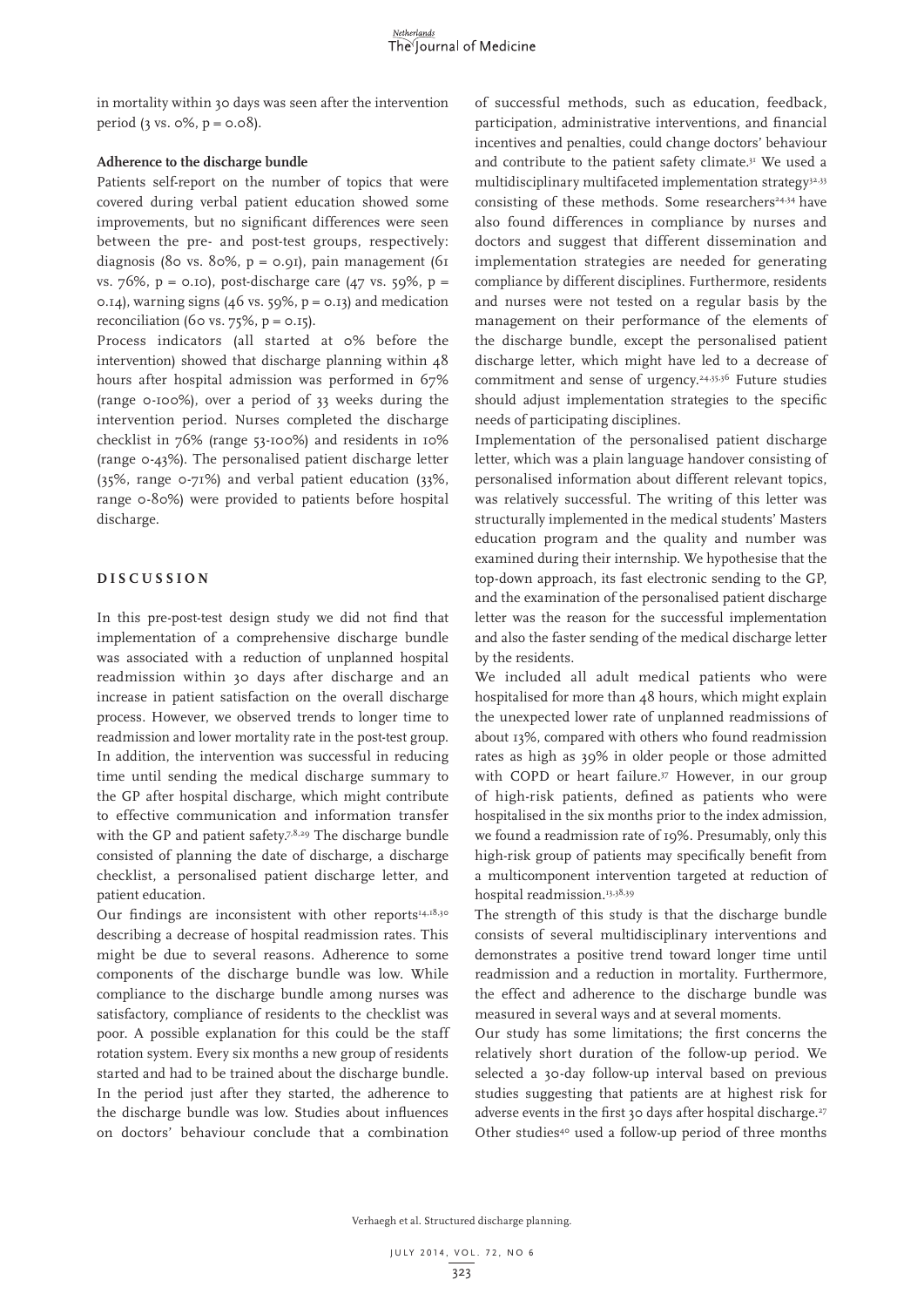to indicate the effect of interventions on patient-related outcomes. Our study might have underestimated the effect of mortality due to the restricted follow-up period.

A second limitation, due to the restricted time period of this quality improvement project, was that we could only include a certain number of patients and did not perform a sample size calculation in advance. Since we had a low rate of readmissions in the pre-test group the room for improvement was lower than expected.

## **CONCLUSION**

In summary we conclude that the comprehensive discharge bundle was not effective in reducing the 30-day readmission rate and increasing patient satisfaction, but medical discharge summaries were sent faster to the GP and a trend to a longer time to readmission and lower mortality rate was present in the post-test group.

Future research should focus on adjusting implementation strategies to the specific needs of participating disciplines and is warranted for improvement strategies concerning the discharge process outside the hospital.

# **ACKNOWLEDGEMENTS**

We thank all the members of the leadership team, the medical and nursing staff of the participating medical wards, Pieter Kal, Maurice Langemeijer, and Johan Geuze for their contributions with the development and implementation of the comprehensive discharge model. We thank the research team, Floor Molenaar and Lieke Rijnen.

#### **DISCLOSURES**

Funding: This study was funded by a grant from the Academic Medical Center, University of Amsterdam. Competing interests: None declared.

## **REFERENCES**

- 1. Forster AJ, Murff HJ, Peterson JF, Gandhi TK, Bates DW. The incidence and severity of adverse events affecting patients after discharge from the hospital. Ann Intern Med. 2003;138:161-7.
- 2. Jencks SF, Williams MV, Coleman EA. Rehospitalizations among patients in the Medicare fee-for-service program. N Engl J Med. 2009;360:1418-28.
- 3. Forster AJ, Clark HD, Menard A, et al. Adverse events among medical patients after discharge from hospital. CMAJ. 2004;170:345-9.
- 4. Greenwald JL, Denham CR, Jack BW. The hospital discharge: a review of a high risk care transition with highlights of a reengineerd discharge process. J Patient Saf. 2007;3:97-106.
- Moore C, McGinn T, Halm E. Tying up loose ends: discharging patients with unresolved medical issues. Arch Intern Med. 2007;167:1305-11.
- 6. Coleman EA, Smith JD, Raha D, Min SJ. Posthospital medication discrepancies: prevalence and contributing factors. Arch Intern Med. 2005;165:1842-7.
- 7. Kripalani S, LeFevre F, Phillips CO, Williams MV, Basaviah P, Baker DW. Deficits in communication and information transfer between hospital-based and primary care physicians: implications for patient safety and continuity of care. JAMA. 2007;297:831-41.
- 8. van Walraven C, Seth R, Austin PC, Laupacis A. Effect of discharge summary availability during post-discharge visits on hospital readmission. J Gen Intern Med. 2002;17:186-92.
- 9. Tam VC, Knowles SR, Cornish PL, Fine N, Marchesano R, Etchells EE. Frequency, type and clinical importance of medication history errors at admission to hospital: a systematic review. CMAJ. 2005;173:510-5.
- 10. Calkins DR, Davis RB, Reiley P, et al. Patient-physician communication at hospital discharge and patients' understanding of the postdischarge treatment plan. Arch Intern Med. 1997;157:1026-30.
- 11. Patient Protection and Affordable Care Act of 2010. Pub. L. No. 111-148, 24 Stat. 119§3025. 2010.
- 12. Shepperd S, McClaran J, Phillips CO, et al. Discharge planning from hospital to home. Cochrane Database Syst Rev. 2010:CD000313.
- 13. Coleman EA, Parry C, Chalmers S, Min SJ. The care transitions intervention: results of a randomized controlled trial. Arch Intern Med. 2006;166:1822-8.
- 14. Jack BW, Chetty VK, Anthony D, et al. A reengineered hospital discharge program to decrease rehospitalization: a randomized trial. Ann Intern Med. 2009;150:178-87.
- 15. Kwan JL, Lo L, Sampson M, Shojania KG. Medication reconciliation during transitions of care as a patient safety strategy: a systematic review. Ann Intern Med. 2013;158:397-403.
- 16. Dudas V, Bookwalter T, Kerr KM, Pantilat SZ. The impact of follow-up telephone calls to patients after hospitalization. Am J Med. 2001;111:26S-30S.
- 17. Naylor MD, Brooten D, Campbell R, et al. Comprehensive discharge planning and home follow-up of hospitalized elders: a randomized clinical trial. JAMA. 1999;281:613-20.
- 18. Hesselink G, Schoonhoven L, Barach P, et al. Improving patient handovers from hospital to primary care: a systematic review. Ann Intern Med. 2012;157:417-28.
- 19. Janzen J, Buurman BM, Spanjaard L, de Reijke TM, Goossens A, Geerlings SE. Reduction of unnecessary use of indwelling urinary catheters. BMJ Qual Saf. 2013;22:984-8.
- 20. Charlson ME, Pompei P, Ales KL, MacKenzie CR. A new method of classifying prognostic comorbidity in longitudinal studies: development and validation. J Chronic Dis. 1987;40:373-83.
- 21. van Walraven C, Mamdani M, Fang J, Austin PC. Continuity of care and patient outcomes after hospital discharge. J Gen Intern Med. 2004;19:624-31.
- 22. Arora VM, Manjarrez E, Dressler DD, Basaviah P, Halasyamani L, Kripalani S. Hospitalist handoffs: a systematic review and task force recommendations. J Hosp Med. 2009;4:433-40.
- 23. Johnson A, Sandford J. Written and verbal information versus verbal information only for patients being discharged from acute hospital settings to home: systematic review. Health Educ Res. 2005;20:423-9.
- 24. Grol R, Grimshaw J. From best evidence to best practice: effective implementation of change in patients' care. Lancet. 2003;362:1225-30.
- 25. Brook RH, McGlynn EA, Shekelle PG. Defining and measuring quality of care: a perspective from US researchers. Int J Qual Health Care. 2000;12:281-95.
- 26. Hulscher ME, Laurant MG, Grol RP. Process evaluation on quality improvement interventions. Qual Saf Health Care. 2003;12:40-6.
- 27. Kansagara D, Englander H, Salanitro A, et al. Risk prediction models for hospital readmission: a systematic review. JAMA. 2011;306:1688-98.
- 28. Allaudeen N, Vidyarthi A, Maselli J, Auerbach A. Redefining readmission risk factors for general medicine patients. J Hosp Med. 2011;6:54-60.
- 29. 2011 National Patient Safety Goals. 2011. (Accessed 8/6/2013, 2013, at www.jointcommission.org/standards\_information/npsgs.aspx.)
- 30. Mistiaen P, Francke AL, Poot E. Interventions aimed at reducing problems in adult patients discharged from hospital to home: a systematic meta-review. BMC Health Serv Res. 2007;7:47.